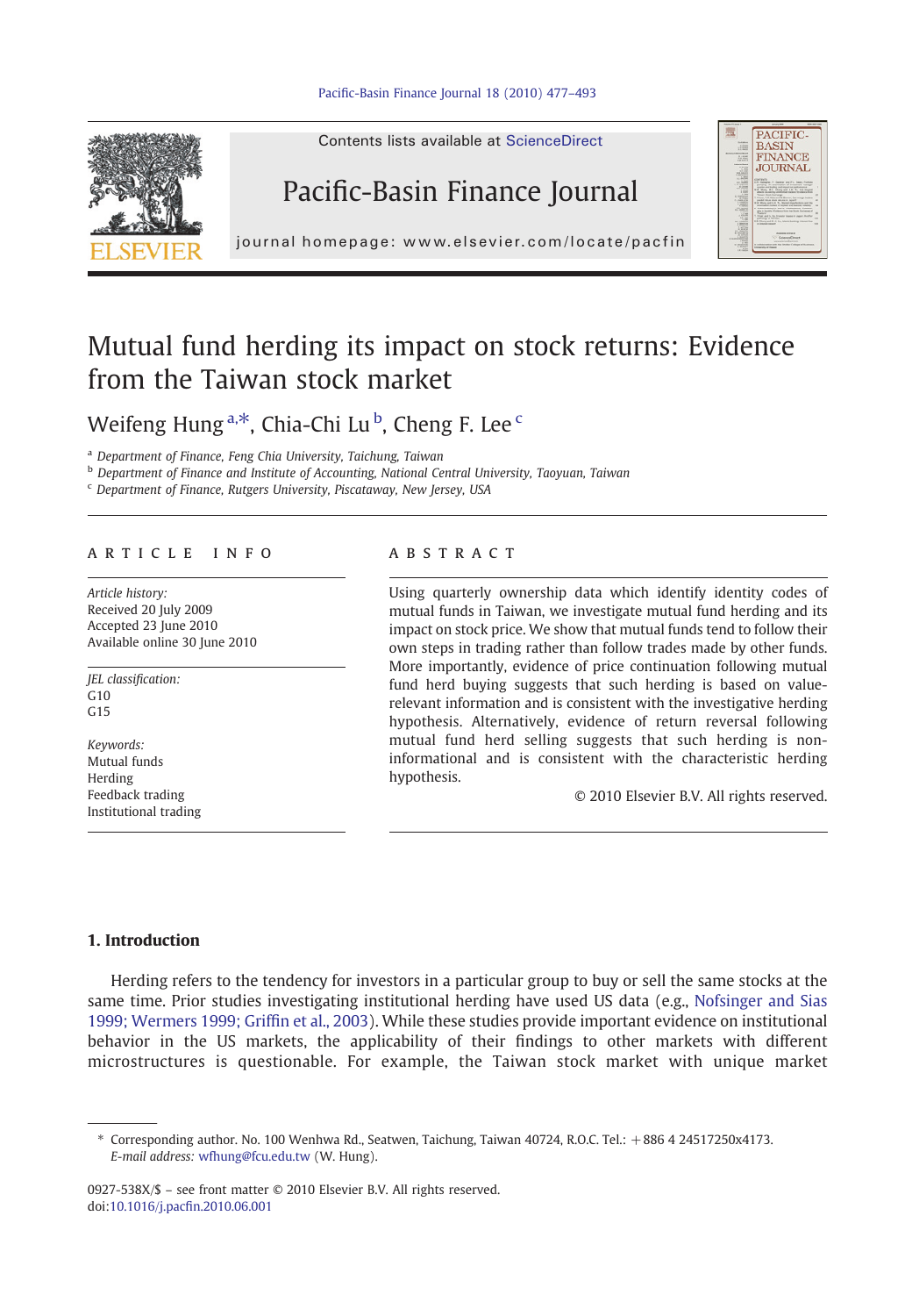microstructures and low but fast-growing institutional ownership may have different conclusions about institutional behavior and its impacts on stock prices.<sup>1</sup>

The component of investors in the Taiwan stock market is quite different from the US stock market in which institutional investors take a large share. Although mutual funds comprise a small proportion of the trading volume in the Taiwan stock market, where individual investors comprise about 80% of the market volume, a tremendous growth in mutual fund industry has been found recently. For instance, the increase in the fraction of trading value made by mutual funds to total trading value of the market has tripled to 6% in December 2006 from 2% in 1995. More importantly, during our sample period, we show that the average quarterly market adjusted returns on equity funds are 0.80% at the 1% level of significance and that twentyfive out of forty-five quarters in which above 50% of equity funds are able to beat the market. Therefore, unlike the US where overwhelming evidence argues that most mutual funds underperform the market, it seems that mutual funds in Taiwan possess an informational edge over other investors.<sup>2</sup>

Moreover, in Taiwan, mutual funds have to fully disclose their quarter-end stockholdings with the Securities and Futures Commission (SFC), providing an excellent source of trading information for investigation of their trading behavior. We argue that if mutual funds have informational edge in Taiwan, it is intuitively credible that individual investors can gather buy–sell information from fund managers and thereby make profits by following their moves. As a result, the outperformance by mutual funds, unique dataset which indentify mutual funds and the market structural differences among countries allow us to investigate different aspects of mutual fund herding in Taiwan.

This paper contributes to the literature by focusing on the following two important issues. First, we examine the cross-sectional relationship between changes in mutual fund ownership and stock returns to preliminarily assess the profitability of exploiting herding behavior among mutual funds in the Taiwan stock market. Following [Nofsinger and Sias' \(1999\)](#page--1-0) portfolio analysis, if mutual funds trade with a crowd, then one would expect to see significant differences in their trade imbalances (buying volumes minus selling volumes and scaled by outstanding shares) across portfolios and to see a systematic pattern of change in ownership from low to high trade-imbalance portfolios. More specifically, as herding on a certain stock causes a significant order-flow imbalance, a large change in mutual fund ownership can be reasonably observed. Whereas, if no herding exists, trades induced by non-systematic net-buying or net-selling activities will mostly average out and result in an insignificant change in ownership of the stock. However, one serious concern about portfolio analysis is: Since within a certain period, one can directly observe only institutional buying or selling the same stocks, whether a lead–lag relationship exists among their trading behavior cannot be clearly distinguished [\(Sias, 2004](#page--1-0)). In other words, whether institutions trade by following one another or by following their own trading strategy cannot be directly observed from the results of portfolio analysis.

Second, therefore, to complement the portfolio analysis, we follow [Sias \(2004\)](#page--1-0) to examine lead–lag trades among mutual funds. Unlike methods proposed by [Lakonishok et al. \(1992\) and Wermers \(1999\)](#page--1-0) which consider only the temporal dependence of institutional trades, the Sias herding measure accounts for inter-temporal dependence, i.e., cross-sectional correlations across institutional demands over two adjacent quarters. In particular, by the Sias herding measure, one can directly identify whether the sources of cross-sectional correlations over two adjacent quarters result from following either their own or from each other's trades.

In sum, the main findings are: Firstly, mutual funds in the Taiwan stock market do herd. By following [Sias \(2004\),](#page--1-0) we show that they appear to negatively follow their own steps rather than trades made by

<sup>&</sup>lt;sup>1</sup> The Taiwan stock market has experienced rapid economic development, and its economy is now comparable to a developed market according to many measures. Its GDP in 2007 was US \$383.3 billion and its GDP per capita was US \$16,950. At the end of 2007, the total market capitalization of the 698 companies listed on Taiwan Stock Exchange (TWSE) amounted to US \$706 billion. The ratio of Taiwan market capitalization to GDP was 162.97% in 2006. In 2007, the total trading value was US \$1008.41 billion, representing a market turnover rate of 153.28%. The market P/E ratio was 15.31, sixth among the main Asian exchanges, making Taiwan an attractive marketplace for investors.

 $<sup>2</sup>$  Many prior papers have shown the outperformance of Taiwanese mutual fund. For example, [Chiao and Lin \(2004\)](#page--1-0) surprisingly</sup> find that the strategies following SITCs' preceding-day NB information are more profitable than the market and those following FIs' and SDs' within 10 holding days. Consistent with our evidence, [Shu et al. \(2002\)](#page--1-0) also document that the average return of equity mutual funds in Taiwan generally outperforms that of the value-weighted market index by a large amount. We thank an anonymous referee for this suggestion.